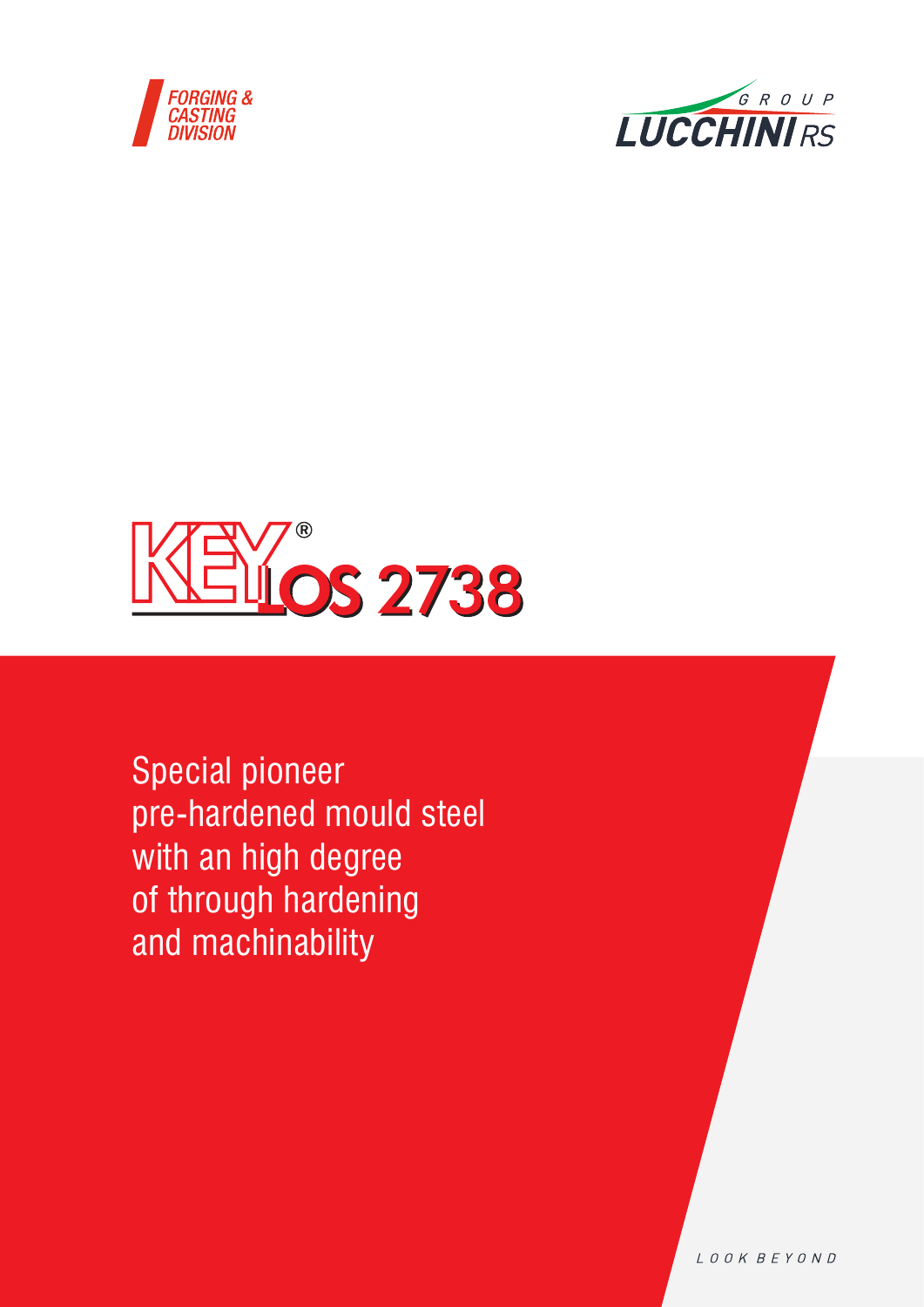





# General characteristics

KeyLos® 2738 is the special pioneer pre-hardened alloyed steel for moulds with an high degree of through hardening, machinability and polishability.

 KeyLos® 2738 is obtained through a special 'super clean' manufacturing process, which allows high level of microcleanness.

KeyLos® 2738 has been developed for large dimension moulds with an high degree of through hardening in the section, thanks to the special calibration of the chemical analysis, particularly due to the adding up to 1.30% Nickel by alloying.

KeyLos® 2738 is the best option when the Customer is looking for:

- toughness and mechanical characteristics in the whole section of the mould;
- machinability and polishability;

Chemical analysis

• micro-cleanliness and homogeneity.

KeyLos® 2738 is normally supplied in the pre-hardened condition to give a surface hardness between 290 and 340 HB.

For the detected hardness values in standard sized products, the following correlation is usually valid and guaranteed:

$$
(\text{HB}_{\text{Surface,min required}} - \text{HB}_{\text{Core}})
$$
  $\leq$  20HB

High levels of machinability and micro-structural homogeneity are obtained thanks to a Calcium treatment process on liquid steel and to a careful heat treatment process.

KeyLos® 2738 is ideal for the production of blocks with thickness up to 1.000 mm with an high degree of through hardening homogeneity.

In summary, KeyLos<sup>®</sup> 2738 offers the following advantages:

- excellent machinability;
- excellent suitability for photo-engraving;
- excellent suitability for polishing;
- excellent suitability for nitriding, in order to increase the wear resistance;
- good wear resistance in the whole section of the mould;
- internal homogeneous hardness on blocks with thickness up to 1.000 mm in the whole section of the mould;
- optimised manufacturing cycle: from steel block to mould, with no need for intermediate treatments.

Also welding, in case of extreme repairing only, is possible. KeyLos® 2738 is 100% ultrasonically inspected, according to the most restrictive NDT standards.

KeyLos® 2738 is also designed with the aim to guarantee the minimum use of virgin materials, moving toward the use of scrap categories difficult to be recycled, that can became food for the steel making production of KeyLos® 2738 grade.

|                                | Range | $C[\%]$ | Si [%] | $Mn [\%]$ | Cr [%] | Mo [%] | Ni [%] |
|--------------------------------|-------|---------|--------|-----------|--------|--------|--------|
| $M$ $\mathbb{N}$ $\infty$ 2738 | min   | 0,35    | 0,20   | 1,40      | 1,80   | 0,15   | 0,90   |
| Alloying [% in weight]         | max   | 0,45    | 0,40   | 1,70      | 2,20   | 0,30   | 1,30   |

Table for comparison of international classification

| W.Nr.                  | 1.2738          |
|------------------------|-----------------|
| <b>DIN EN ISO 4957</b> | 40CrMnNiMo8.6.4 |
| <b>AFNOR</b>           | 40CMND8         |

Lucchini RS's tool steels have been researched and formulated in order to optimize the material performances.

The brand name identifies the Lucchini RS product and the number evokes the Werkstoff classification or other means of reflecting the characteristics of use.

**2** KeyLos® 2738 / Rev.00 / 05.2019

The content of this brochure is intended for information only and cannot be considered as binding in connection with the supply of material. All information, except for the cases of law, are strictly confidential and can only be disclosed with permission of Lucchini RS S.p.A.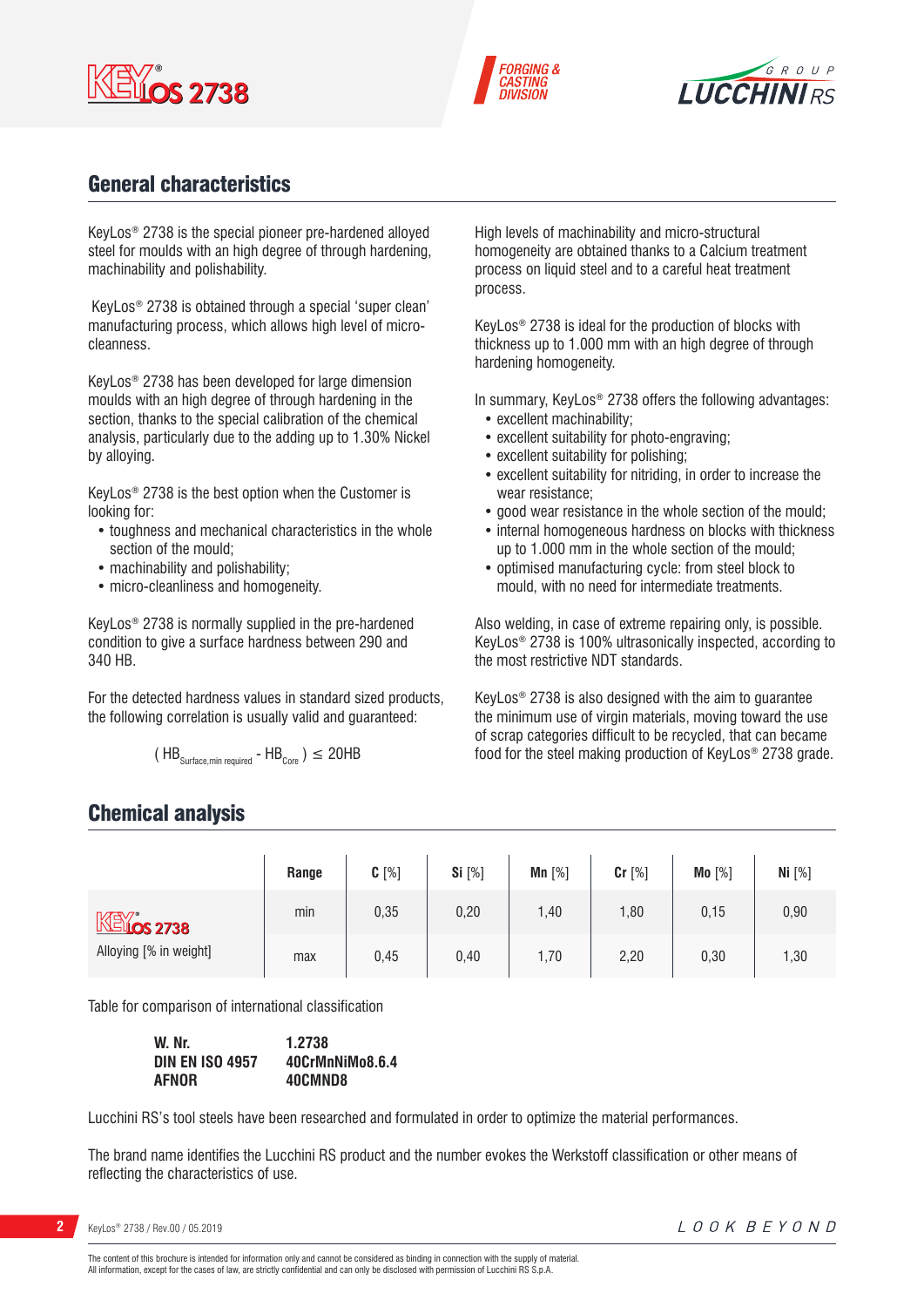





## Main applications

KeyLos® 2738 in the pre-hardened condition is suitable for the following applications:

Plastic moulding:

- medium and big sized moulds for the automotive industry;
- moulds for food industry products;
- moulds for rubber pressing;
- pressure moulds (SMC, BMC);
- bolsters.

Extrusion:

- dies and gauges for PVC extrusion;
- mechanical parts for extrusion presses.

## Physical and mechanical properties

*Main physical properties*

| <b>KEYOS 2738</b>                                    | $20^{\circ}$ C | $250^{\circ}$ C | $500^{\circ}$ C |
|------------------------------------------------------|----------------|-----------------|-----------------|
| Modulus of elasticity [GPa]<br>$(1GPa = 1000 MPa)$   | 210            | 196             | 177             |
| Coefficient of thermal<br>expansion<br>$[10^{-6}/K]$ |                | 12,7            | 14,3            |
| Thermal conductivity<br>[W/mK]                       | 32.0           | 31,1            | 30.0            |

#### *Main mechanical properties*

| <b>KEYOS 2738</b>                        | $20^{\circ}$ C | $200\degree C$ |
|------------------------------------------|----------------|----------------|
| Ultimate Tensile strength<br>(UTS) [MPa] | 1.020          | 900            |
| <b>Yield stress</b><br>(YS) [MPa]        | 900            | 760            |
| Elongation<br>$(A)$ $[%]$                | 17             |                |
| Reduction of area<br>$(Z)$ $[%]$         | 53             |                |

These values are average values obtained from the middle of the section of a 900 mm thick bar, subjected to hardening at 850 °C, quenching and tempering at 600° C.



**3** KeyLos® 2738 / Rev.00 / 05.2019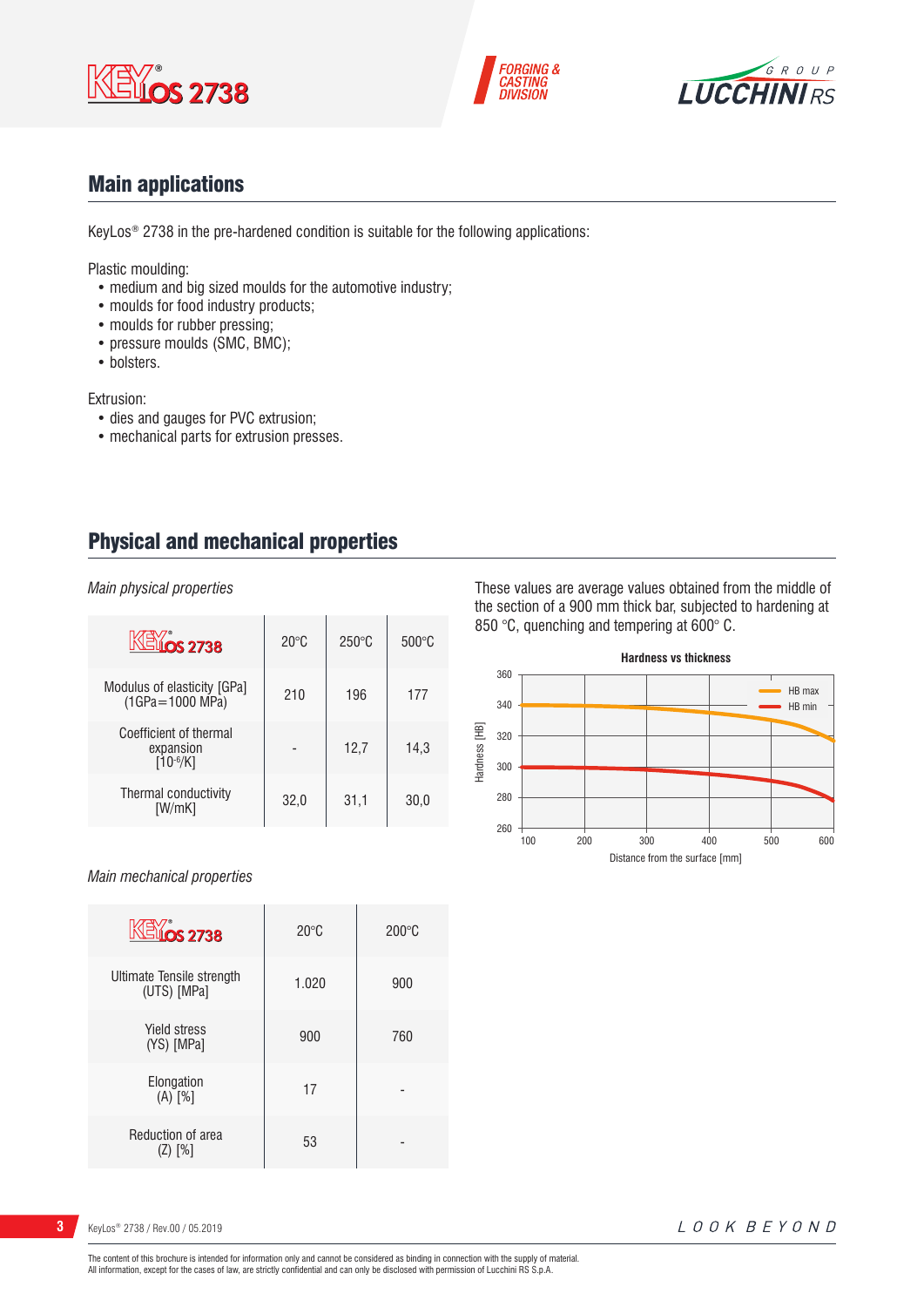





# Heat treatments

KeyLos® 2738 is supplied in the pre-hardened condition. If it is necessary to obtain different hardness levels or if a heat treatment cycle is necessary, the parameters in the following table are recommended. The attached data are for information purposes only and must be varied dependent on the heat treatment facility and the thickness of the bar.

#### *Soft annealing*

| Suggested temperature | 700 °C                                                                             |
|-----------------------|------------------------------------------------------------------------------------|
| Soaking time          | 60 min every 25 mm thickness                                                       |
| Cooling               | Slow in the furnace at max 20 $\degree$ C/h<br>to 600 °C, then at room temperature |

Soft annealing is useful to improve machinability. The obtained hardness is lower than 250 HB.

#### *Stress Relieving*

| Suggested temperature | 550 °C                                                                    |
|-----------------------|---------------------------------------------------------------------------|
| Soaking time          | 60 min every 25 mm thickness                                              |
| Cooling               | Slow in the furnace at max 20 °C/h<br>to 200 °C, then at room temperature |

If the suggested temperature is lower than the tempering temperature, the stress relieving temperature will be 50° C lower than the tempering temperature previously applied.

Stress relieving is recommended where it is necessary to eliminate residual stresses induced by mechanical working or by a preceding heat treatment.





| Suggested temperature | 850 °C                       |
|-----------------------|------------------------------|
| Soaking time          | 60 min every 25 mm thickness |
| Cooling               | Polymer or water quench      |

We suggest to carry out hardening on material supplied in the annealed condition and tempering immediately afterwards.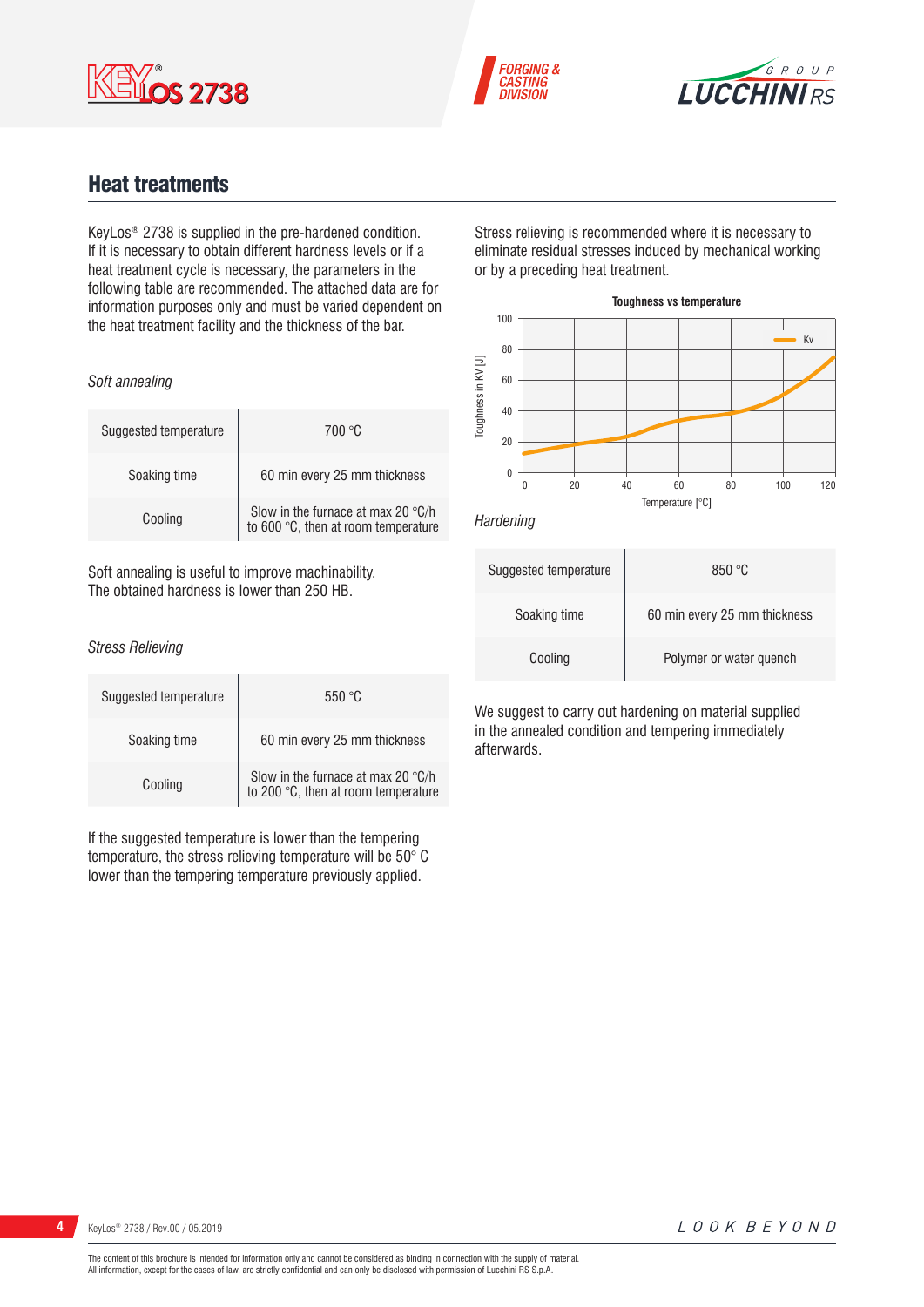

#### *Tempering*

| Suggested temperature | The tempering temperature to be.<br>applied to the material depends on the<br>required mechanical properties. |
|-----------------------|---------------------------------------------------------------------------------------------------------------|
| See following graph.  | 60 min every 25 mm thickness                                                                                  |
| Soaking time          | 60 min every 25 mm thickness                                                                                  |
| Cooling               | Room temperature                                                                                              |
|                       |                                                                                                               |



Tempering curve of a sample which has been austenized at 950 °C.



After tempering we suggest carrying out stress relieving at a temperature lower than 50 °C.

In any case, other properties can be deeper analysed by Lucchini RS against specific Customer request: please contact our Metallurgy Department.

# *Induction hardening*

**FORGING &** 

**ASTING** 

On this steel it is possible to carry out induction hardening. We recommend cooling at room temperature and tempering after heat treatment.

**LUCCHINIRS** 

#### *Nitriding*

KeyLos® 2738 is suitable for ionic and gas nitriding.

This treatment is very useful for moulds or dies subjected to extremely stressful applications.

The increase of the surface hardness, following nitriding, lengthens the component life cycle. Modern nitriding processes allow the original dimensions of the component to be maintained.

We recommend heat treating the component in the finish machined condition.

We recommend the following manufacturing cycle, in order to obtain the best results:

- rough machining;
- stress relieving;
- finish machining;
- nitriding.

**5** KeyLos® 2738 / Rev.00 / 05.2019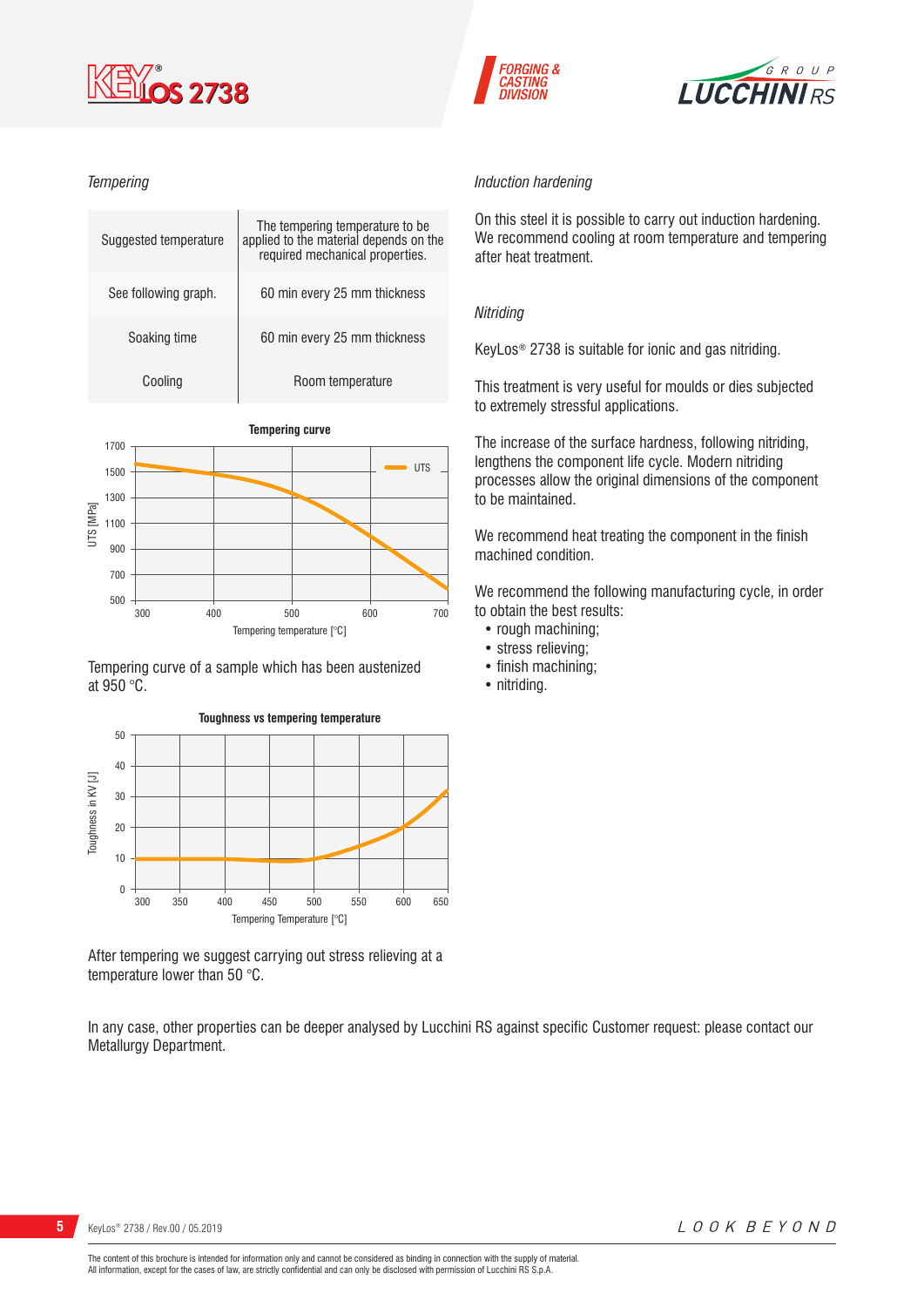





# CCT Curve



# Microstructure of KEYLOS® 2738



The microstructure of KeyLos® 2738 detected about 20 mm under surface is tempered martensite

KeyLos® 2738 / Rev.00 / 05.2019

The content of this brochure is intended for information only and cannot be considered as binding in connection with the supply of material.<br>All information, except for the cases of law, are strictly confidential and can o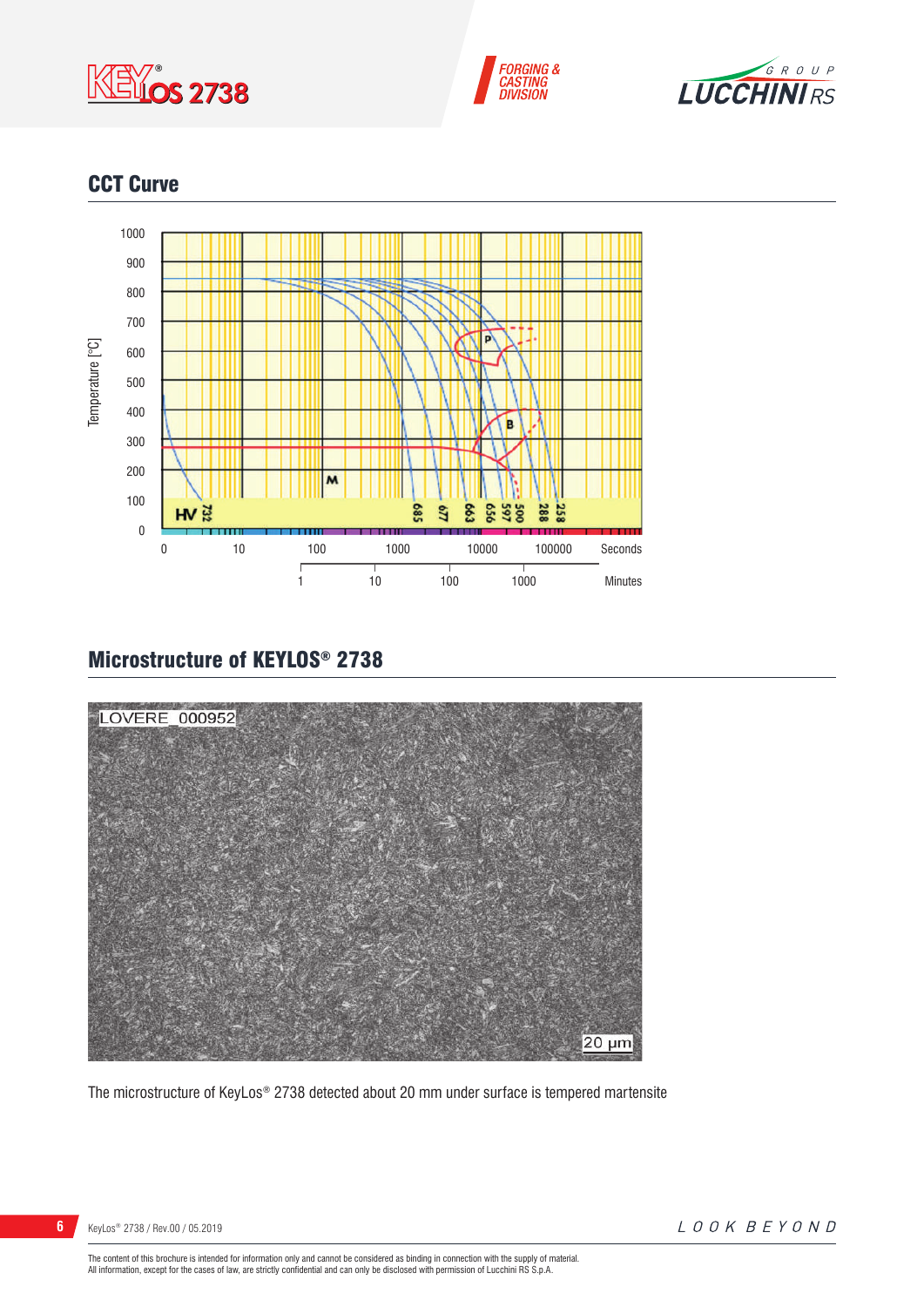





# Guidance for machining

The following parameters are indicative only and must be adapted to the particular application and to the machinery employed. *Turning*

|                                      | Rough machining |            | Finish machining                        |                |
|--------------------------------------|-----------------|------------|-----------------------------------------|----------------|
| Type of insert                       | P20-P40 coated  | <b>HSS</b> | P <sub>10</sub> -P <sub>20</sub> coated | Cermet         |
| V <sub>c</sub> cutting speed [m/min] | $120 \div 160$  | (*`        | $160 \div 220$                          | $220 \div 270$ |
| a, cutting depth [mm]                |                 | (*`        |                                         | < 0.5          |

#### *Milling*

|                             | Rough machining    |                                         |            |
|-----------------------------|--------------------|-----------------------------------------|------------|
| Type of insert              | P25-P35 not coated | P <sub>25</sub> -P <sub>35</sub> coated | <b>HSS</b> |
| $V_c$ cutting speed [m/min] | $80 \div 100$      | $120 \div 150$                          | $(\star)$  |
| $fz$ feed [mm]              | $0,15 \div 0,3$    | $0,15 \div 0,3$                         | $(\star)$  |
| $ar$ cutting depth [mm]     | $2 \div 4$         | $2 \div 4$                              | $(\star)$  |

|                         | Pre-finishing                               |                                         |            |
|-------------------------|---------------------------------------------|-----------------------------------------|------------|
| Type of insert          | P <sub>10</sub> -P <sub>20</sub> not coated | P <sub>10</sub> -P <sub>20</sub> coated | <b>HSS</b> |
| V cutting speed [m/min] | $100 \div 125$                              | $145 \div 175$                          | (*)        |
| $f$ , feed [mm]         | $0,2 \div 0,3$                              | $0,2 \div 0,3$                          | $(\star)$  |
| a, cutting depth [mm]   | < ?                                         | < 2                                     | $(\star)$  |

|                                      | Finishing                                   |                                         |                 |
|--------------------------------------|---------------------------------------------|-----------------------------------------|-----------------|
| Type of insert                       | P <sub>10</sub> -P <sub>20</sub> not coated | P <sub>10</sub> -P <sub>20</sub> coated | Cermet P15      |
| V <sub>c</sub> cutting speed [m/min] | $170 \div 210$                              | $220 \div 240$                          | $270 \div 310$  |
| $f$ , feed [mm]                      | $0,05 \div 0,2$                             | $0,05 \div 0,2$                         | $0,05 \div 0,2$ |
| a, cutting depth [mm]                | $0.5 \div 1$                                | $0.5 \div 1$                            | $0,3 \div 0,5$  |

*(\*) not advisable*

**7** KeyLos® 2738 / Rev.00 / 05.2019

 $\overline{1}$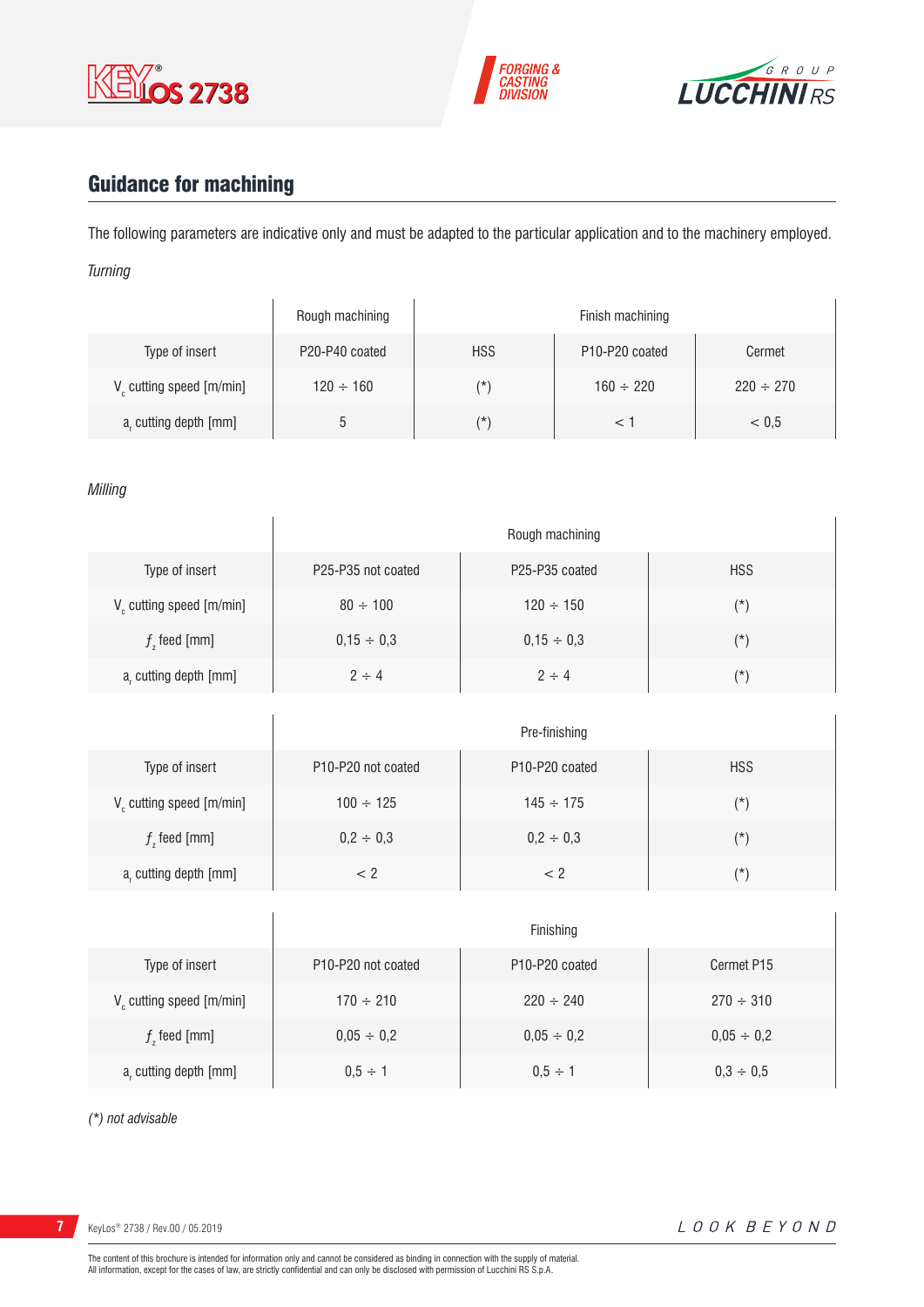





### *Drilling*

| Type of insert                       | tip with interchangeable inserts | <b>HSS</b> | brazed tip       |
|--------------------------------------|----------------------------------|------------|------------------|
| V <sub>c</sub> cutting speed [m/min] | $90 \div 120$                    | $(\star)$  | $50 \div 80$     |
| $fz$ feed per turn [mm/turn]         | $0.05 \div 0.15$                 | $(\star)$  | $0.15 \div 0.25$ |

#### *(\*) not advisable*

#### *General formulae*

| Type of machining             | Drilling                                                                                                          | Milling                                                                             |
|-------------------------------|-------------------------------------------------------------------------------------------------------------------|-------------------------------------------------------------------------------------|
| n: number of turns of mandrel | $V_r * 1000 / \pi * D_r$                                                                                          | $V_r * 1000 / \pi * D_r$                                                            |
| $Vf$ : feed speed [m/min]     | $V_{f} = f_{7}$ * n                                                                                               | $V_{f} = f_{z}$ * n * z <sub>n</sub>                                                |
| $fz$ feed per turn [mm/turn]  | $\overline{\phantom{a}}$                                                                                          | $f_{n} = V_{f} / n$                                                                 |
| <b>Note</b>                   | D <sub>r</sub> : Milling cutter or tip diameter [mm]<br>V <sub>c</sub> : cutting speed [m/min]<br>$f$ ; feed [mm] | $f_{n}$ : feed per turn [mm/turn]<br>z <sub>n</sub> : No. of milling cutter inserts |

#### Approximate comparison between hardness and ultimate tensile strength values.

| HB         | 530   | 520   | 512   | 495   | 480   | 471   | 458   | 445   | 430   | 415   | 405   | 390   | 375   |
|------------|-------|-------|-------|-------|-------|-------|-------|-------|-------|-------|-------|-------|-------|
| <b>HRc</b> | 54    | 53    | 52    | 51,1  | 50,2  | 49,1  | 48,2  | 47    | 45,9  | 44,5  | 43,6  | 41,8  | 40,5  |
| <b>MPa</b> | 1.900 | 1.850 | 1.800 | 1.750 | 1.700 | 1.650 | 1.600 | 1.550 | 1.500 | 1.450 | 1.400 | 1.350 | 1.300 |
|            |       |       |       |       |       |       |       |       |       |       |       |       |       |
| HB         | 360   | 350   | 330   | 320   | 305   | 294   | 284   | 265   | 252   | 238   | 225   | 209   | 195   |
| <b>HRc</b> | 38,8  | 37,6  | 35,5  | 34,2  | 32,4  | 31    | 29    | 27    | --    | --    | --    | --    | --    |
| <b>MPa</b> | 1.250 | 1.200 | 1.150 | 1.100 | 1.050 | 1.000 | 950   | 900   | 850   | 800   | 750   | 700   | 650   |